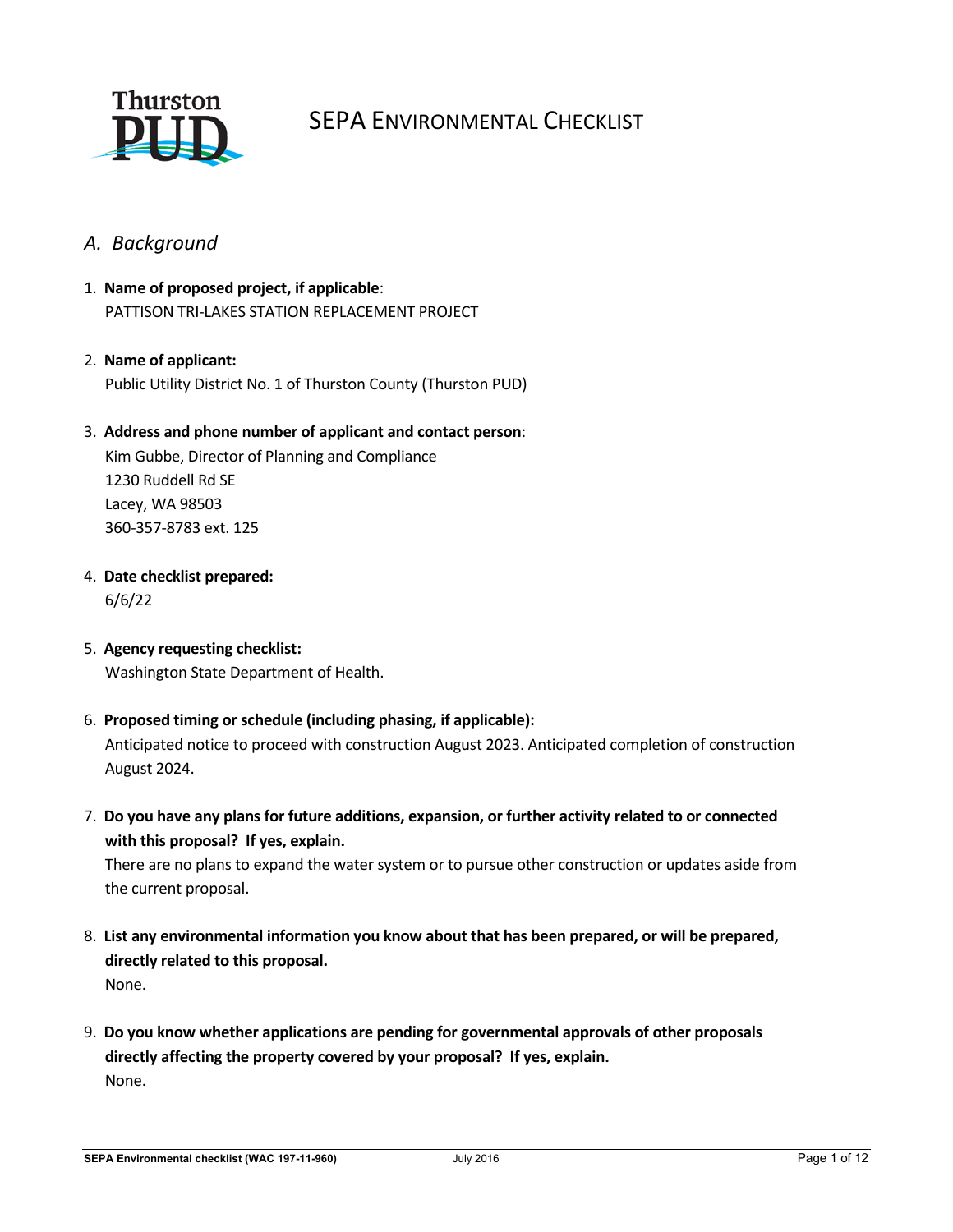- 10. **List any government approvals or permits that will be needed for your proposal, if known.** A project design and construction plans must be approved by the Washington State Department of Health. No other project specific approvals or permits are anticipated.
- 11. **Give brief, complete description of your proposal, including the proposed uses and the size of the project and site. There are several questions later in this checklist that ask you to describe certain aspects of your proposal. You do not need to repeat those answers on this page. (Lead agencies may modify this form to include additional specific information on project description.)** Replacement of existing booster pumps in existing booster station building.
- 12. **Location of the proposal. Give sufficient information for a person to understand the precise location of your proposed project, including a street address, if any, and section, township, and range, if known. If a proposal would occur over a range of area, provide the range or boundaries of the site(s). Provide a legal description, site plan, vicinity map, and topographic map, if reasonably available. While you should submit any plans required by the agency, you are not required to duplicate maps or detailed plans submitted with any permit applications related to this checklist.** The site is located on TPN 80370100000 and 80410100000, located at 9412 Tri Lake Dr SE, Olympia, WA. Latitude 47.00180553, Longitude -122.74054373, located in the NE ¼ of the SE ¼, Section 36, Township 18 N., Range 01 W., WM.

# *B. Environmental Elements*

- **1.** *Earth*
	- a. **General description of the site:** (circle one): Flat, rolling, hilly, steep slopes, mountainous, other
	- b. **What is the steepest slope on the site (approximate percent slope)?** Less than 5%
	- c. **What general types of soils are found on the site (for example, clay, sand, gravel, peat, muck)? If you know the classification of agricultural soils, specify them and note any agricultural land of long-term commercial significance and whether the proposal results in removing any of these soils.**

Glacial recessional outwash underlies the project site. NRCS soils classification is Spanaway gravelly loam.

d. **Are there surface indications or history of unstable soils in the immediate vicinity? If so, describe.**

No; site is relatively flat with outwash soils.

e. **Describe the purpose, type, total area, and approximate quantities and total affected area of any filling, excavation, and grading proposed. Indicate source of fill.** None.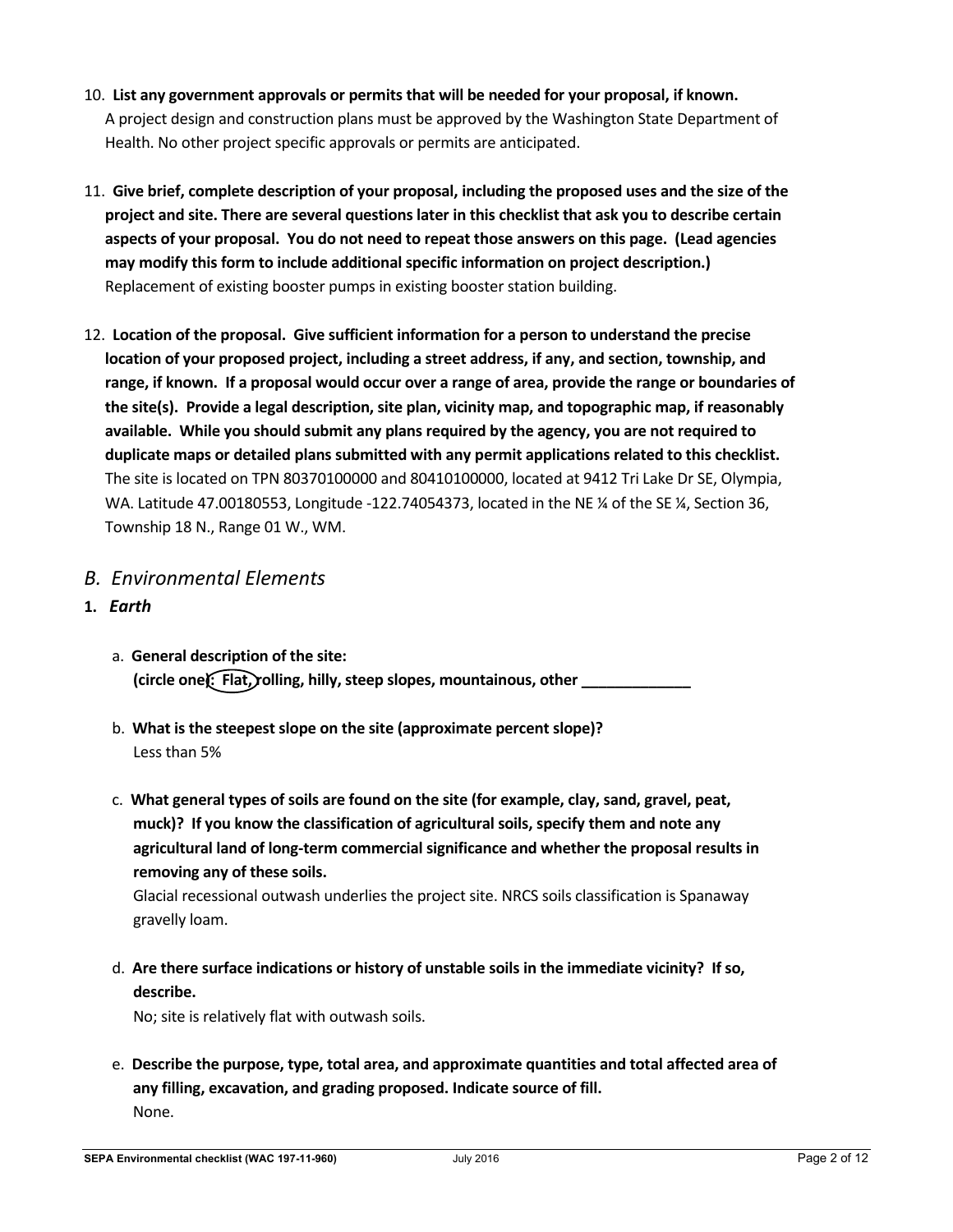- f. **Could erosion occur as a result of clearing, construction, or use? If so, generally describe.** No clearing or construction proposed.
- **g. About what percent of the site will be covered with impervious surfaces after project construction (for example, asphalt or buildings)?**

Existing impervious area is approximately 1000 sf. No new impervious surfaces proposed.

**h. Proposed measures to reduce or control erosion, or other impacts to the earth, if any:** N/A.

## *2. Air*

**a. What types of emissions to the air would result from the proposal during construction, operation, and maintenance when the project is completed? If any, generally describe and give approximate quantities if known.**

Minor emissions during construction from operation of installer's vehicles. No new emissions result from the completed project.

b**. Are there any off-site sources of emissions or odor that may affect your proposal? If so, generally describe.**

None known.

c. **Proposed measures to reduce or control emissions or other impacts to air, if any:** none.

## **2.** *Water*

- **3.**
- **a. Surface Water:**
	- **1) Is there any surface water body on or in the immediate vicinity of the site (including year-round and seasonal streams, saltwater, lakes, ponds, wetlands)? If yes, describe type and provide names. If appropriate, state what stream or river it flows into.** No surface water bodies on site. Water bodies in the vicinity include: Lake Saint Clair (0.5 miles) and Long Lake (1.0 miles). No known streams or natural channels exit in the vicinity of the project site.
	- 2) **Will the project require any work over, in, or adjacent to (within 200 feet) the described waters? If yes, please describe and attach available plans.** No.
	- 3) **Estimate the amount of fill and dredge material that would be placed in or removed from surface water or wetlands and indicate the area of the site that would be affected. Indicate the source of fill material.**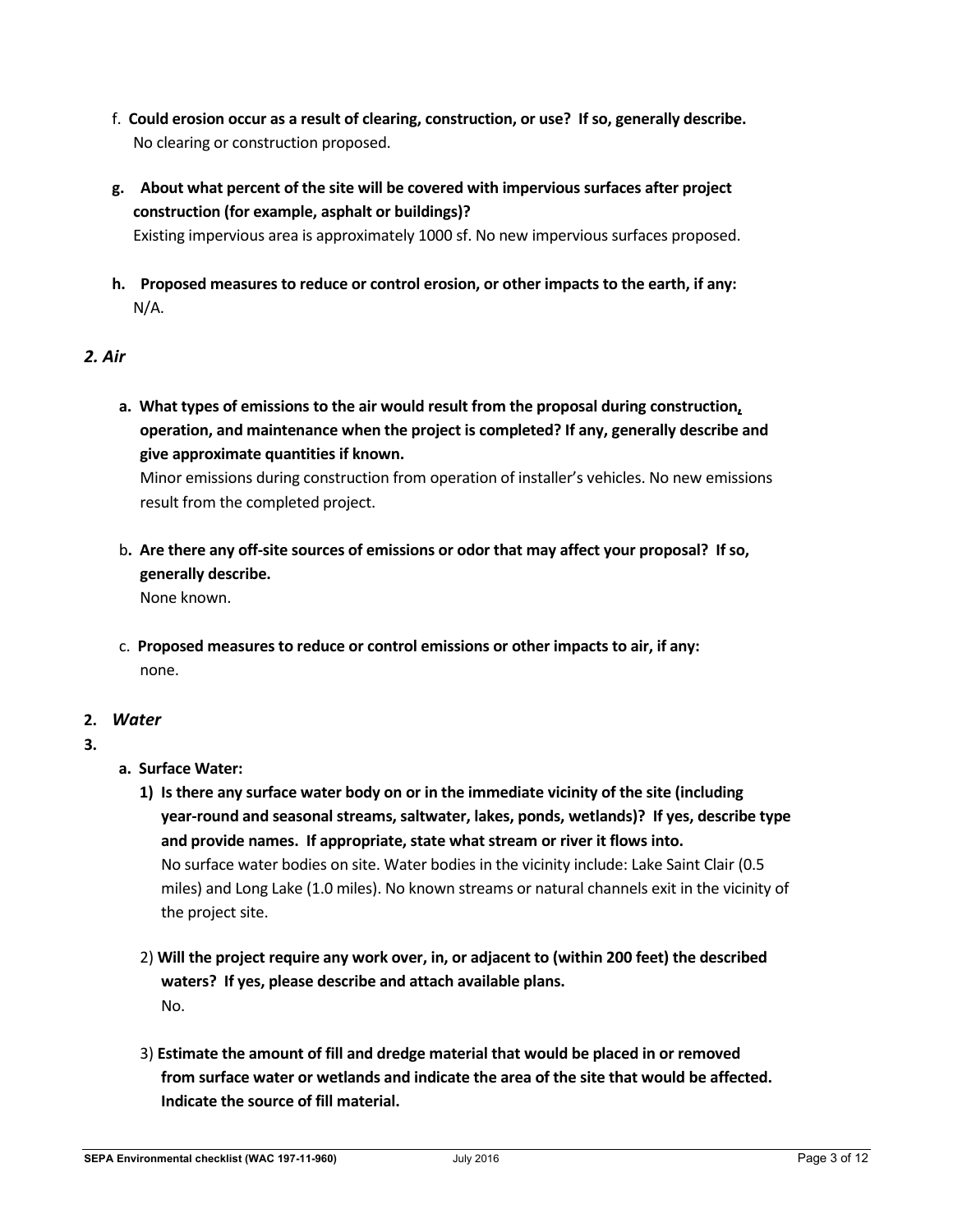None.

- 4) **Will the proposal require surface water withdrawals or diversions? Give general description, purpose, and approximate quantities if known.** No.
- 5) **Does the proposal lie within a 100-year floodplain? If so, note location on the site plan.** No.
- 6) **Does the proposal involve any discharges of waste materials to surface waters? If so, describe the type of waste and anticipated volume of discharge.** No.
- **b. Ground Water**:
	- 1) **Will groundwater be withdrawn from a well for drinking water or other purposes? If so, give a general description of the well, proposed uses and approximate quantities withdrawn from the well. Will water be discharged to groundwater? Give general description, purpose, and approximate quantities if known.**

Yes. Groundwater is withdrawn through approved wells for distribution to customers for domestic use and municipal supply. Water right certificate G2-25092C authorizes the withdrawal of up to 100.0 acre feet per year (afy) and 250 gallons per minute (gpm) for supply the Pattison 500 Water System, ODW ID 66578.

- 2) **Describe waste material that will be discharged into the ground from septic tanks or other sources, if any (for example: Domestic sewage; industrial, containing the following chemicals. . . ; agricultural; etc.). Describe the general size of the system, the number of such systems, the number of houses to be served (if applicable), or the number of animals or humans the system(s) are expected to serve.** None
- **c. Water runoff (including stormwater):**
	- 1) **Describe the source of runoff (including storm water) and method of collection and disposal, if any (include quantities, if known). Where will this water flow? Will this water flow into other waters? If so, describe.**

No new impervious areas or grading are proposed.

- 2) **Could waste materials enter ground or surface waters? If so, generally describe.** No such impacts anticipated.
- 3) **Does the proposal alter or otherwise affect drainage patterns in the vicinity of the site? If so, describe.**

No.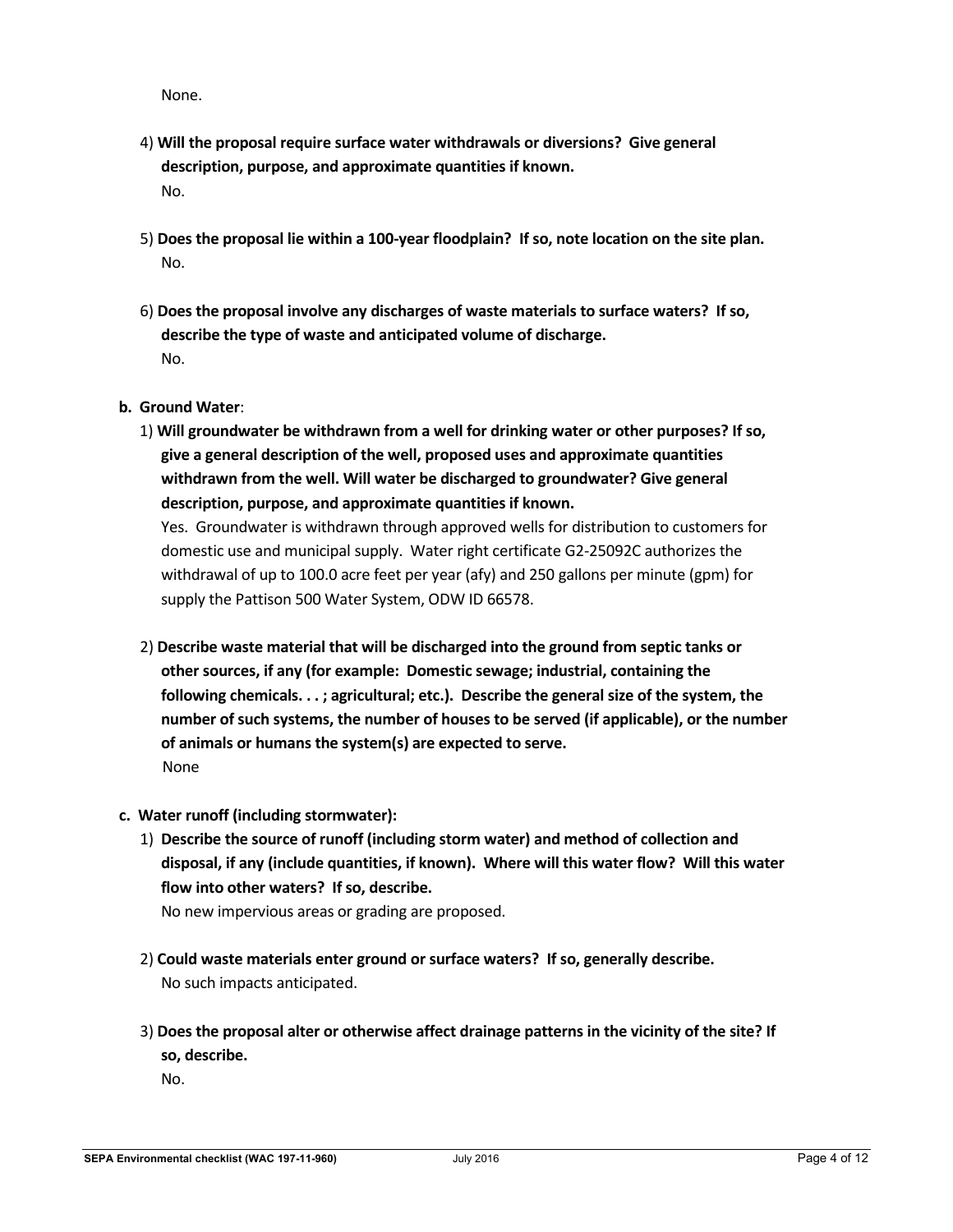d. **Proposed measures to reduce or control surface, ground, and runoff water, and drainage pattern impacts, if any:** None.

#### *4. Plants*

#### **a. Check the types of vegetation found on the site:**

- X Deciduous tree: Alder, maple, aspen, other
- X Evergreen tree: Fir, cedar, pine, other
- X Shrubs
- X Grass
- \_\_Pasture
- \_\_Crop or grain
- Wet soil plants: Cattail, buttercup, bullrush, skunk cabbage, other
- \_\_Water plants: Water lily, eelgrass, milfoil, other
- \_\_Other types of vegetation
- b. **What kind and amount of vegetation will be removed or altered?** None
- **c. List threatened and endangered species known to be on or near the site.** None
- d. **Proposed landscaping, use of native plants, or other measures to preserve or enhance vegetation on the site, if any:** None
- e. **List all noxious weeds and invasive species known to be on or near the site.** No known occurrences of noxious weeds are located in or near project areas.

## *5. Animals*

a. **List any birds and other animals which have been observed on or near the site or are known to be on or near the site.**

Birds: Hawk, eagle, songbirds,

Mammals: Mazama Pocket Gopher (MPG)

Fish: N/A

b. **List any threatened and endangered species known to be on or near the site.**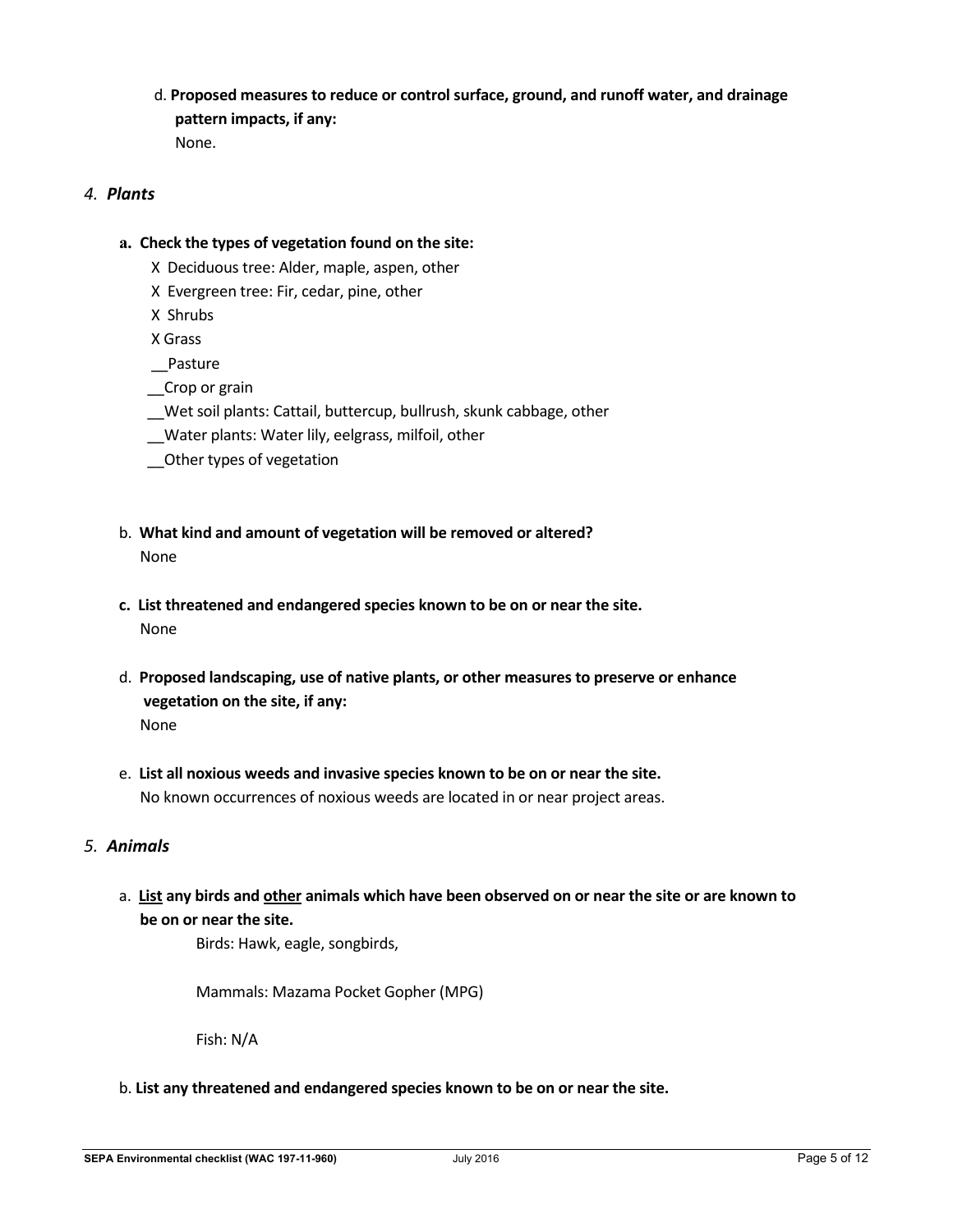Area soils identified as "Mazama Pocket Gopher Indicator Soils, Less Preferred". No construction activities or site alterations are proposed however.

## c. **Is the site part of a migration route? If so, explain.**

The site is located within the Pacific Flyway. Identified migratory birds include Bald Eagle, Black Swift, Evening Grosbeak, Lesser Yellowlegs, Olive Sided Flycatcher, Rufous Hummingbird, Shortbilled Dowitcher.

# d. **Proposed measures to preserve or enhance wildlife, if any:**

- None.
- e. **List any invasive animal species known to be on or near the site.** None identified.

# *6. Energy and Natural Resources*

a. **What kinds of energy (electric, natural gas, oil, wood stove, solar) will be used to meet the completed project's energy needs? Describe whether it will be used for heating, manufacturing, etc.**

Electric energy used to power pumps, and all other electronic equipment and assets within pumphouse.

- b. **Would your project affect the potential use of solar energy by adjacent properties? If so, generally describe.**  No.
- c. **What kinds of energy conservation features are included in the plans of this proposal? List other proposed measures to reduce or control energy impacts, if any:**  None.

## *7. Environmental Health*

- a. **Are there any environmental health hazards, including exposure to toxic chemicals, risk of fire and explosion, spill, or hazardous waste, that could occur as a result of this proposal? If so, describe.**
	- No.
	- **1) Describe any known or possible contamination at the site from present or past uses.**  Area is within the <20 ppm zone from Asarco Smelter Plume.
	- **2) Describe existing hazardous chemicals/conditions that might affect project development and design. This includes underground hazardous liquid and gas transmission pipelines located within the project area and in the vicinity.**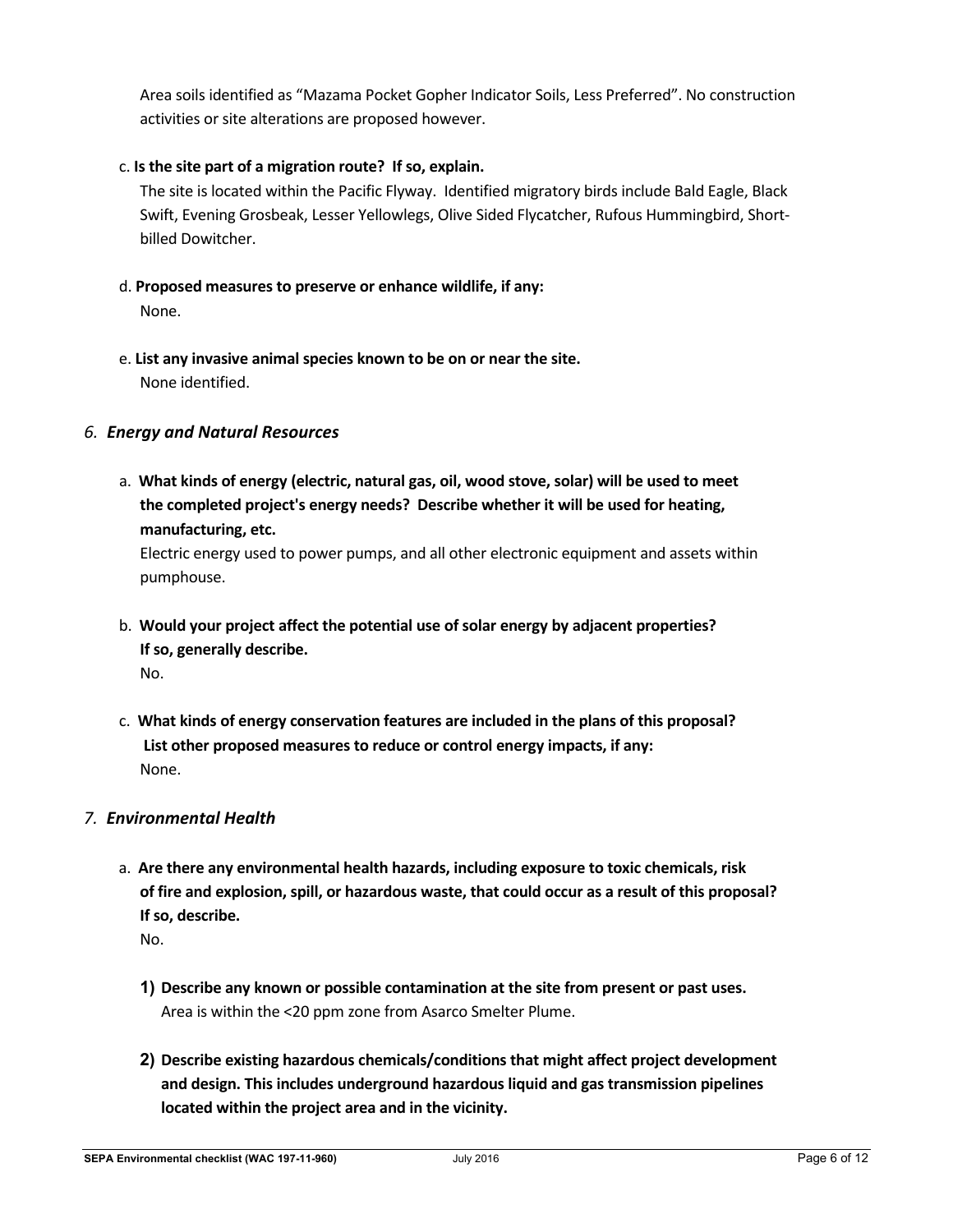None identified.

**3) Describe any toxic or hazardous chemicals that might be stored, used, or produced during the project's development or construction, or at any time during the operating life of the project.**

None anticipated.

- **4) Describe special emergency services that might be required**. None identified.
- **5) Proposed measures to reduce or control environmental health hazards, if any:** N/A

#### *b. Noise*

- **1) What types of noise exist in the area which may affect your project (for example: traffic, equipment, operation, other)?**  None.
- **2) What types and levels of noise would be created by or associated with the project on a short-term or a long-term basis (for example: traffic, construction, operation, other)? Indicate what hours noise would come from the site.** Minor noise during construction phase. No noise is associated with the completed project.
- **3) Proposed measures to reduce or control noise impacts, if any:** Construction work to be generally limited to Monday through Friday between 7 am and 7 pm.

#### *8. Land and Shoreline Use*

a. **What is the current use of the site and adjacent properties? Will the proposal affect current land uses on nearby or adjacent properties? If so, describe.**

Current use of site is operation of existing municipal well and open space.

b. **Has the project site been used as working farmlands or working forest lands? If so, describe. How much agricultural or forest land of long-term commercial significance will be converted to other uses as a result of the proposal, if any? If resource lands have not been designated, how many acres in farmland or forest land tax status will be converted to nonfarm or nonforest use?**

No.

1) **Will the proposal affect or be affected by surrounding working farm or forest land normal business operations, such as oversize equipment access, the application of pesticides,**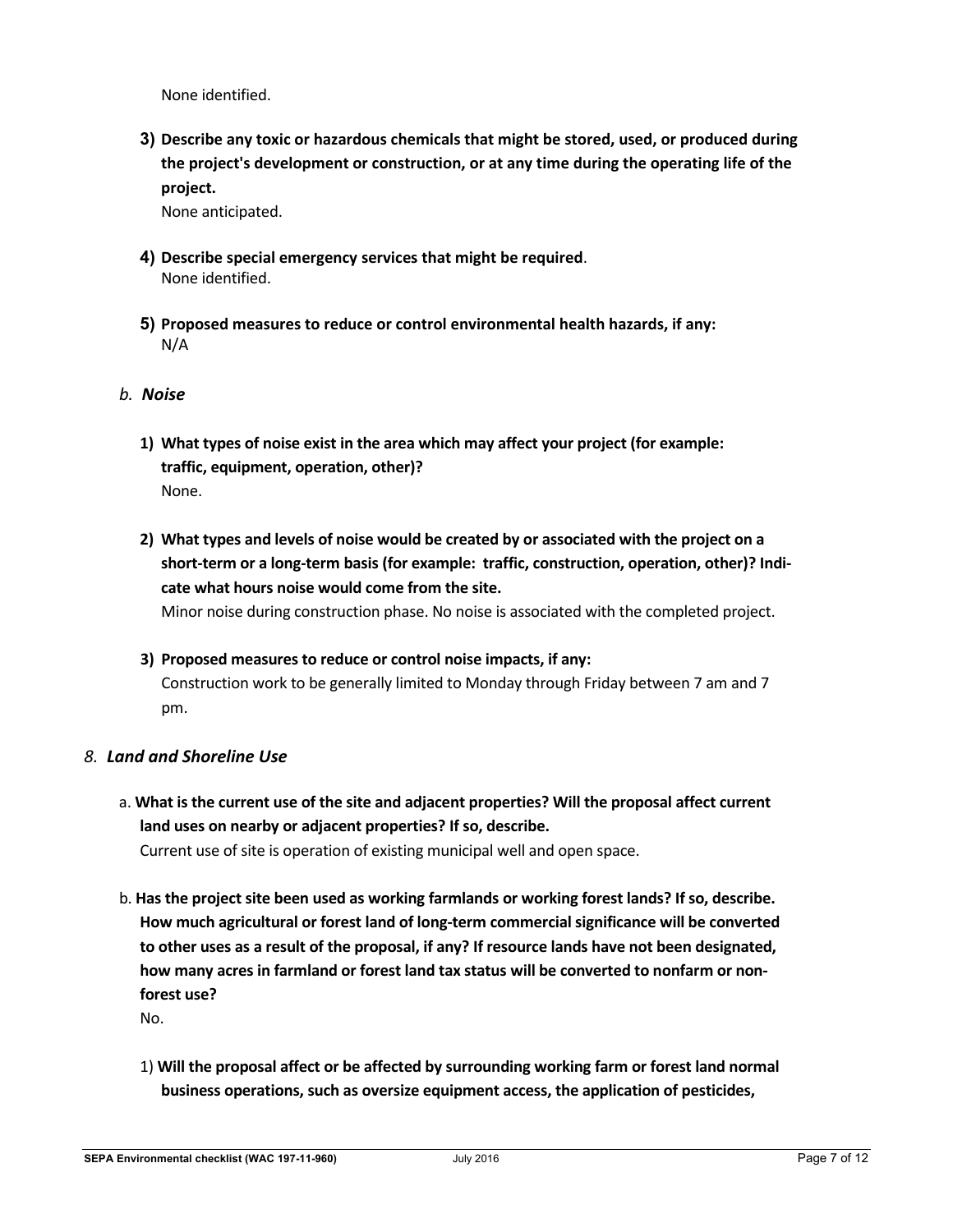**tilling, and harvesting? If so, how:** No.

- c. **Describe any structures on the site.** Existing pumphouse and concrete reservoir.
- d. **Will any structures be demolished? If so, what?** No.
- e. **What is the current zoning classification of the site?** McAllister Geologically Sensitive Area.
- f. **What is the current comprehensive plan designation of the site?** Lacey Urban Growth Area (UGA), MGSA
	- g. **If applicable, what is the current shoreline master program designation of the site?** Not Applicable
	- h. **Has any part of the site been classified as a critical area by the city or county? If so, specify.** Yes; McAllister Geologically Sensitive Area.
	- i. **Approximately how many people would reside or work in the completed project?** None.
	- j. **Approximately how many people would the completed project displace?** None.
	- k. **Proposed measures to avoid or reduce displacement impacts, if any:** None.
	- L. **Proposed measures to ensure the proposal is compatible with existing and projected land uses and plans, if any:**
	- None; the water facilities are compatible with existing zoning. There are no new construction activities planned, only minor retrofit of interior of existing facilities.
	- m. **Proposed measures to reduce or control impacts to agricultural and forest lands of long-term commercial significance, if any:** None.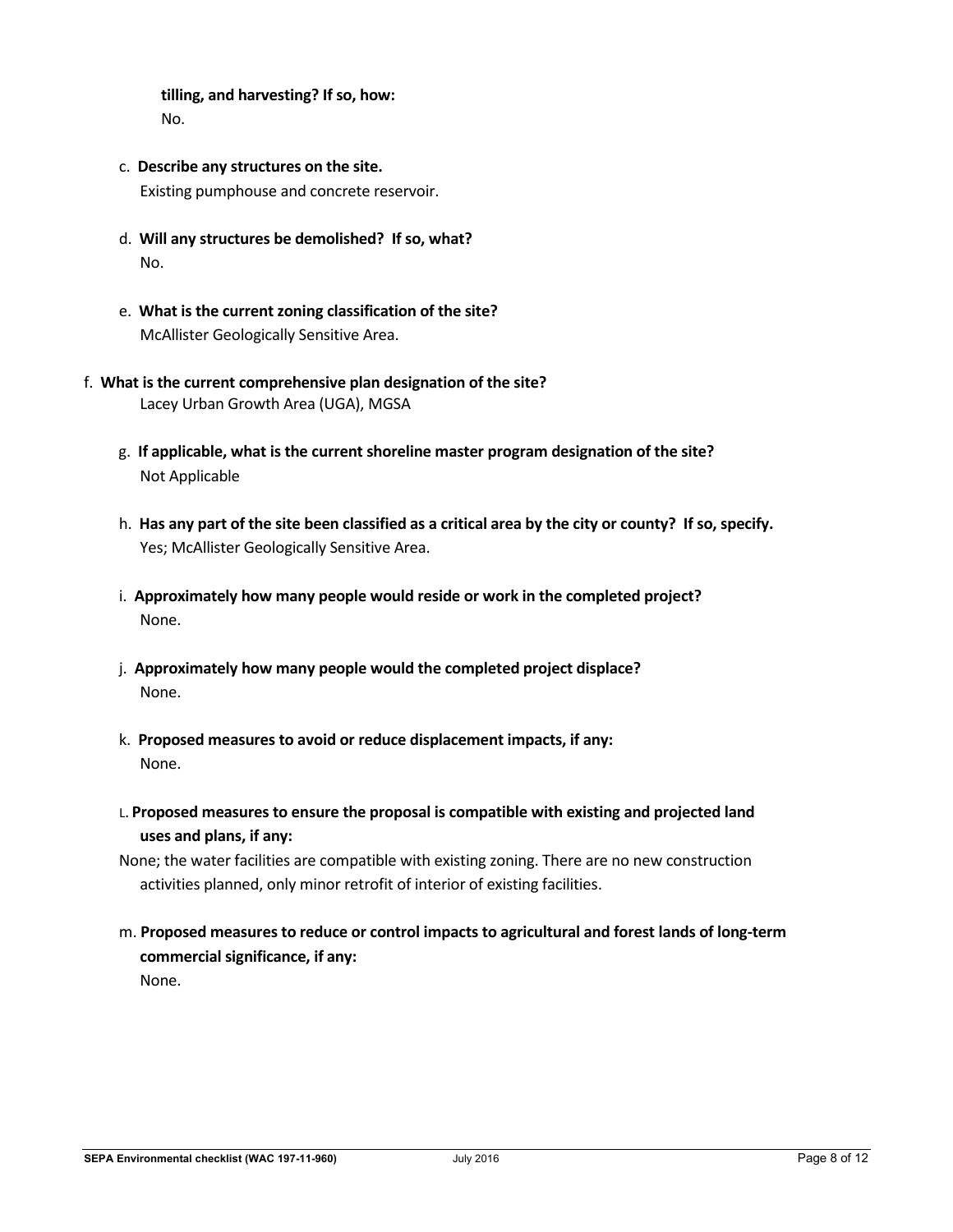#### *9. Housing*

- a. **Approximately how many units would be provided, if any? Indicate whether high, middle, or low-income housing.** None.
- b. **Approximately how many units, if any, would be eliminated? Indicate whether high, middle, or low-income housing.** None.
- c. **Proposed measures to reduce or control housing impacts, if any:** None.

## *10. Aesthetics*

- **a. What is the tallest height of any proposed structure(s), not including antennas; what is the principal exterior building material(s) proposed?**  No new structures proposed.
- **b. What views in the immediate vicinity would be altered or obstructed?**  None.
- **c. Proposed measures to reduce or control aesthetic impacts, if any:** None.

#### *11. Light and Glare*

a. **What type of light or glare will the proposal produce? What time of day would it mainly occur?**

No impacts anticipated.

- b. **Could light or glare from the finished project be a safety hazard or interfere with views?** No.
- c. **What existing off-site sources of light or glare may affect your proposal?** None identified.
- d. **Proposed measures to reduce or control light and glare impacts, if any:** None.

## *12. Recreation*

a. **What designated and informal recreational opportunities are in the immediate vicinity?**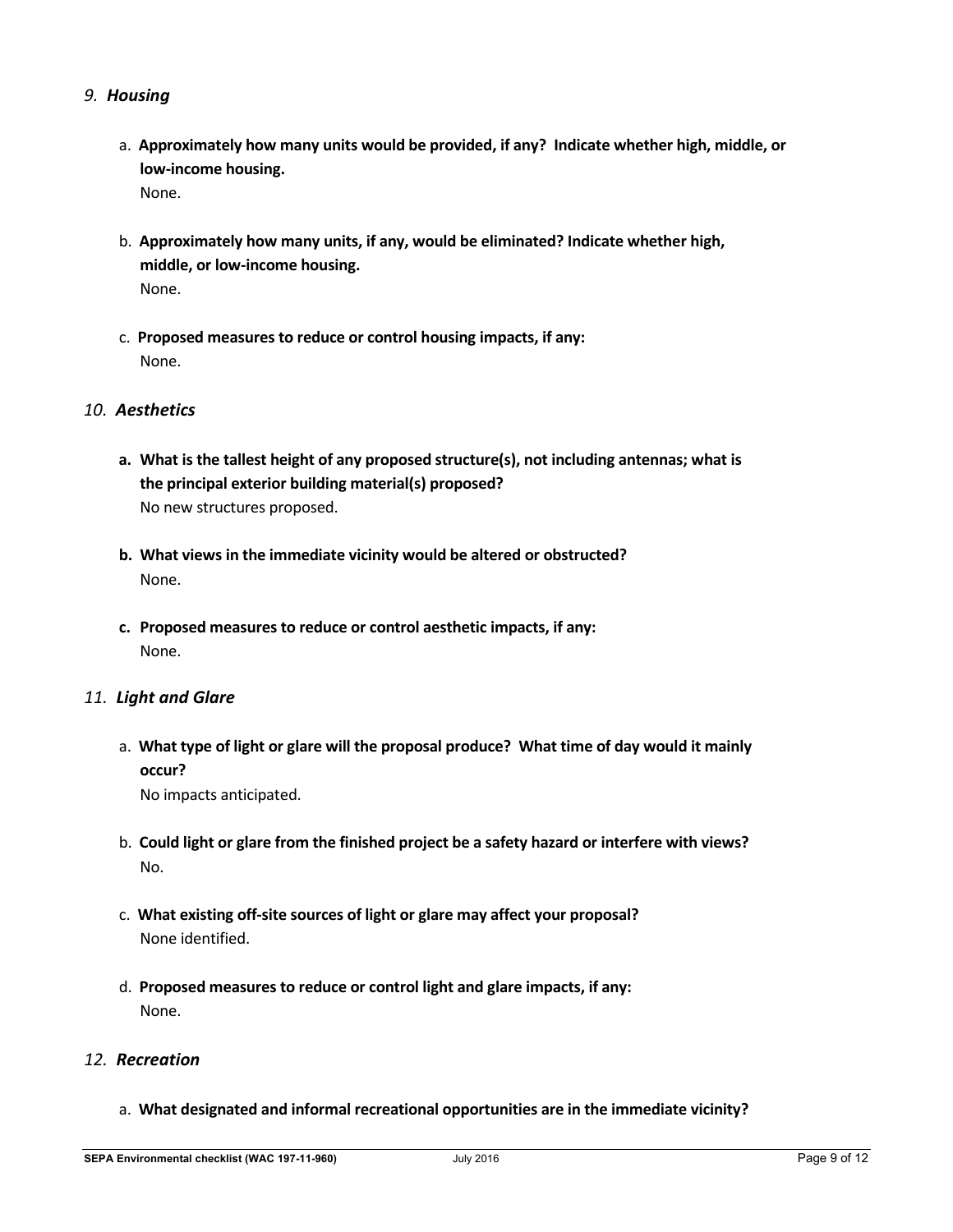Community walking along roads. WSFW boat launches at Lake St. Claire/boating and fishing.

- **b. Would the proposed project displace any existing recreational uses? If so, describe.** No. The subject area is fenced and gated and does not proved any public access.
- **c.Proposed measures to reduce or control impacts on recreation, including recreation opportunities to be provided by the project or applicant, if any:** None.

## *13. Historic and cultural preservation*

- **a. Are there any buildings, structures, or sites, located on or near the site that are over 45 years old listed in or eligible for listing in national, state, or local preservation registers? If so, specifically describe.** None Known.
- **b. Are there any landmarks, features, or other evidence of Indian or historic use or occupation? This may include human burials or old cemeteries. Are there any material evidence, artifacts, or areas of cultural importance on or near the site? Please list any professional studies conducted at the site to identify such resources.** None Known.
- **c. Describe the methods used to assess the potential impacts to cultural and historic resources on or near the project site. Examples include consultation with tribes and the department of archeology and historic preservation, archaeological surveys, historic maps, GIS data, etc.**  An Archeological/Historical investigation was performed by Antiquity Consulting; Antiquity consulting is in the process of completing an archeological report for the project area.
- **d. Proposed measures to avoid, minimize, or compensate for loss, changes to, and disturbance to resources. Please include plans for the above and any permits that may be required.** None

## *14. Transportation*

- a. **Identify public streets and highways serving the site or affected geographic area and describe proposed access to the existing street system. Show on site plans, if any.** Site served by  $51<sup>st</sup>$  AVE SE. and Meridian RD SE.
- b. **Is the site or affected geographic area currently served by public transit? If so, generally describe. If not, what is the approximate distance to the nearest transit stop?** Bus Service, nearest stop 0.2 miles away at Tri-Lake Drive at Tri-Lake Loop stop.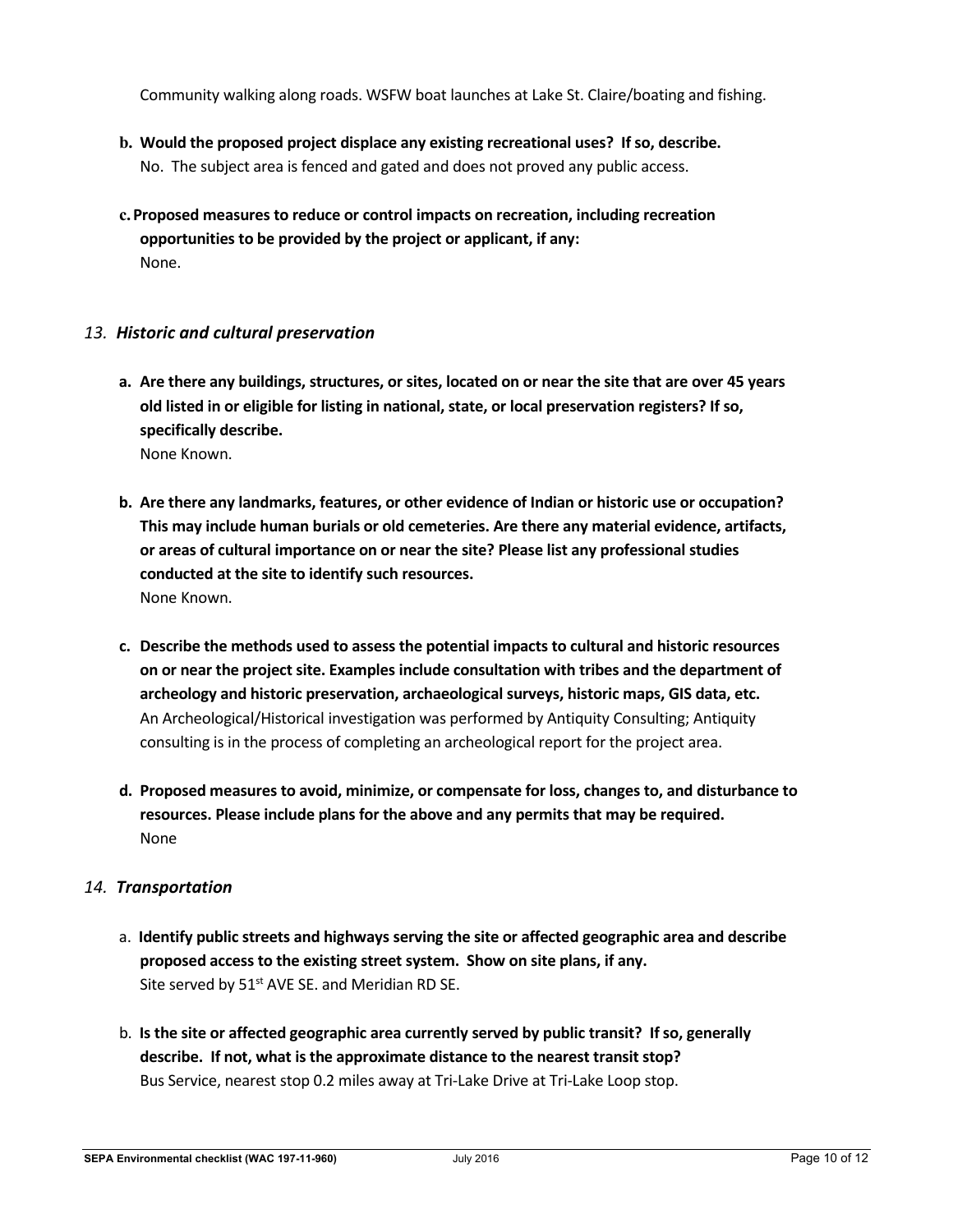- c. **How many additional parking spaces would the completed project or non-project proposal have? How many would the project or proposal eliminate?** none
- **d. Will the proposal require any new or improvements to existing roads, streets, pedestrian, bicycle or state transportation facilities, not including driveways? If so, generally describe (indicate whether public or private).** No.
- e. **Will the project or proposal use (or occur in the immediate vicinity of) water, rail, or air transportation? If so, generally describe[.](https://ecology.wa.gov/Regulations-Permits/SEPA/Environmental-review/SEPA-guidance/Checklist-guidance#14.%20Transportation)** No.
- f. **How many vehicular trips per day would be generated by the completed project or proposal? If known, indicate when peak volumes would occur and what percentage of the volume would be trucks (such as commercial and nonpassenger vehicles). What data or transportation models were used to make these estimates?**

No change from existing, which is approximately 1 vehicular trip per day for inspection and maintenance of wells and water works. Typical vehicle access by PUD's fleet of light and medium duty trucks. Occasional (approx. once per year) access by heavy trucks (pump truck, small crane, or drill rig).

- g. **Will the proposal interfere with, affect or be affected by the movement of agricultural and forest products on roads or streets in the area? If so, generally describe.** No.
- h. **Proposed measures to reduce or control transportation impacts, if any:** None.

# *15. Public Services*

- a. **Would the project result in an increased need for public services (for example: fire protection, police protection, public transit, health care, schools, other)? If so, generally describe.** No.
- b. **Proposed measures to reduce or control direct impacts on public services, if any.**  None.